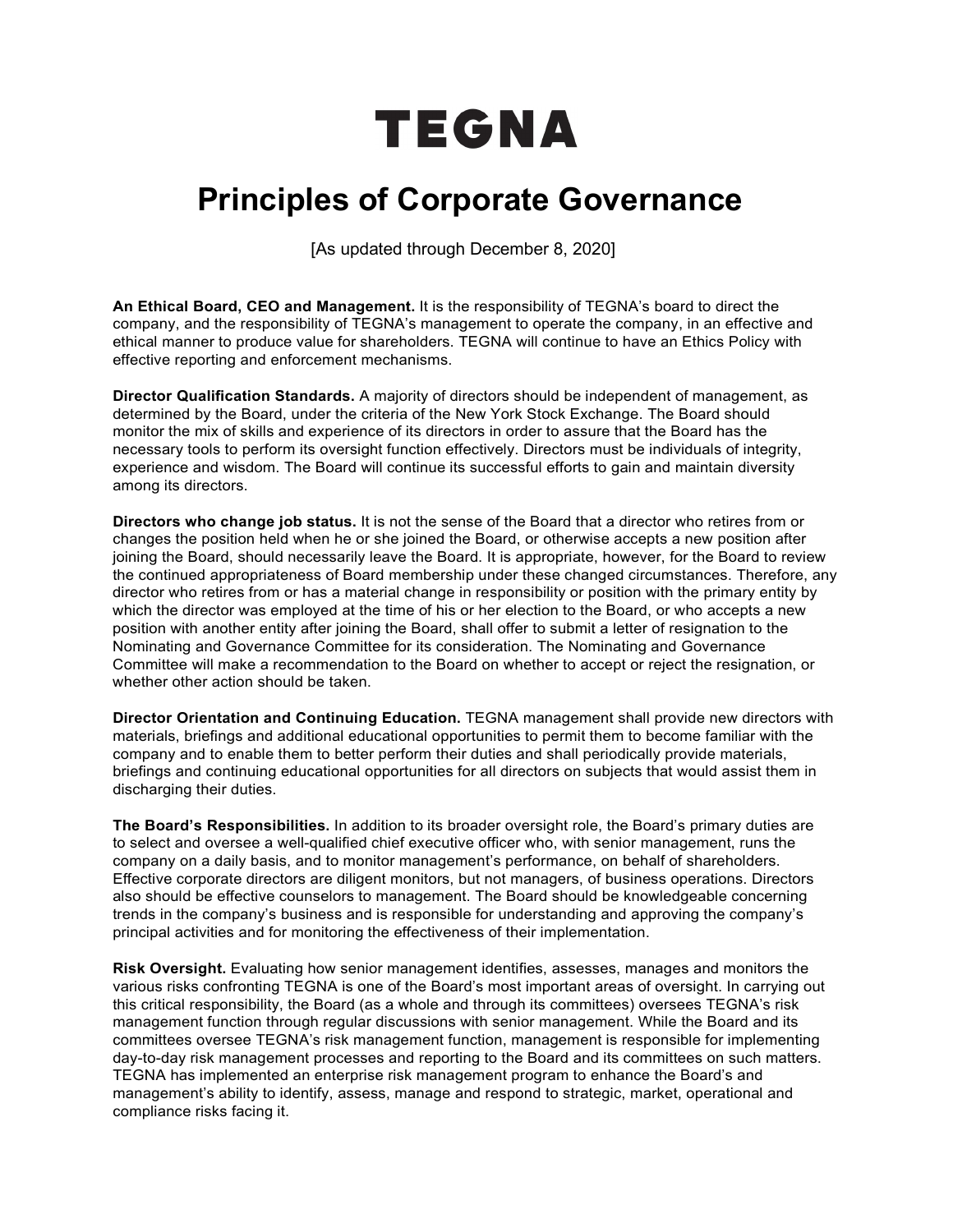**Director Compensation.** TEGNA's directors should be motivated through appropriate and competitive incentives to focus on continuing to achieve value for the company's shareholders. Director compensation should be geared toward retaining a superior Board. Including equity as part of directors' compensation helps align the interests of directors with those of TEGNA's other shareholders, and a meaningful portion of a director's compensation should be in the form of long-term equity.

**Director stock ownership guidelines.** The Board believes that non-management directors should be shareholders and have a significant personal financial investment in the company and, therefore, has established stock ownership guidelines for non-management directors. Non-management directors are expected to hold stock ownership with a value of 3 times the Board cash retainer. Shares relating to awards of restricted stock or restricted stock units or deemed held in the company's deferred compensation plan shall count towards achievement of the minimum guideline amount. Directors are expected to hold all shares received from the company as compensation until the stock ownership guideline is met.

**Time Requirements.** Serving on TEGNA's board requires significant time and attention. Directors must spend the time needed and meet as often as necessary to properly discharge their responsibilities. Directors shall ensure that existing or future commitments do not materially interfere with their ability to fulfill their responsibilities as TEGNA directors. Directors should expect that such matters will be appropriately considered by the Board and the Nominating and Governance Committee in the context of board self-assessment and nomination decisions. Whether service on the boards of directors of other companies is likely to interfere with the performance of a director's duties to the company depends on the individual director and the nature of the director's other activities. It is expected that, before accepting another board position, a director will consider whether that service will compromise his or her ability to perform his or her present responsibilities to TEGNA, including as to time commitments. Each director shall provide advance notice to the chairman of the Board and the chair of the Nominating and Governance Committee prior to the acceptance of an invitation to serve on the board of any other for-profit company.

**Board Meetings.** The chairman of the Board establishes the agenda but should be responsive to directors' requests to add items or to improve the agenda. The agenda and meeting schedule must permit adequate time for discussion among Board members and management. The Board must have appropriate information to do its job, since the quality of information received by the Board directly affects its ability to perform its oversight function effectively. The independent directors shall, as they deem appropriate, meet in regularly scheduled executive sessions presided over by the independent chairman of the Board. If the chairman of the Board is not an independent director, the independent directors will designate, and publicly disclose the name of, a lead independent director who will preside at those sessions and have such other duties as the Board may establish for such position.

**Access to Management and Independent Advisors.** The Board may have access to any member of management to discuss any subject any time it wishes. Absent highly unusual circumstances, the CEO should be made aware of such discussions. The Board is entitled to rely on advice from outside advisors, although the Board should assess the qualifications of those upon whom it relies and the processes they use to reach their decisions and recommendations, and should hold advisors accountable.

**Confidentiality.** The proceedings and deliberations of the Board and its committees, as well as discussions that directors may have with management or other employees, are confidential, and maintaining the confidentiality of confidential company information, including as to Board matters and deliberations, is imperative. All such proceedings, deliberations and discussions with other directors or with employees of TEGNA, and any other confidential information learned during the course of service on the Board shall be held in strict confidence, including after Board service has ceased, and used solely in furtherance of TEGNA's business, and not for any personal benefit or to benefit persons or entities outside of TEGNA.

Directors should exercise due care that any interactions with employees do not result in the inappropriate disclosure of confidential company information in the possession of directors and are not unduly distracting or disruptive to the business operations of the company. Directors should refrain from giving strategic or operating direction to management and employees of the company outside the scope of the responsibilities of the Board or its committees. Each director should refer to the independent Chairman, CEO and/or General Counsel all inquiries from institutional investors or other shareholders, the press/media, analysts and all other third parties regarding TEGNA.

**Annual Performance Evaluations.** The Board should conduct a self-evaluation at least annually to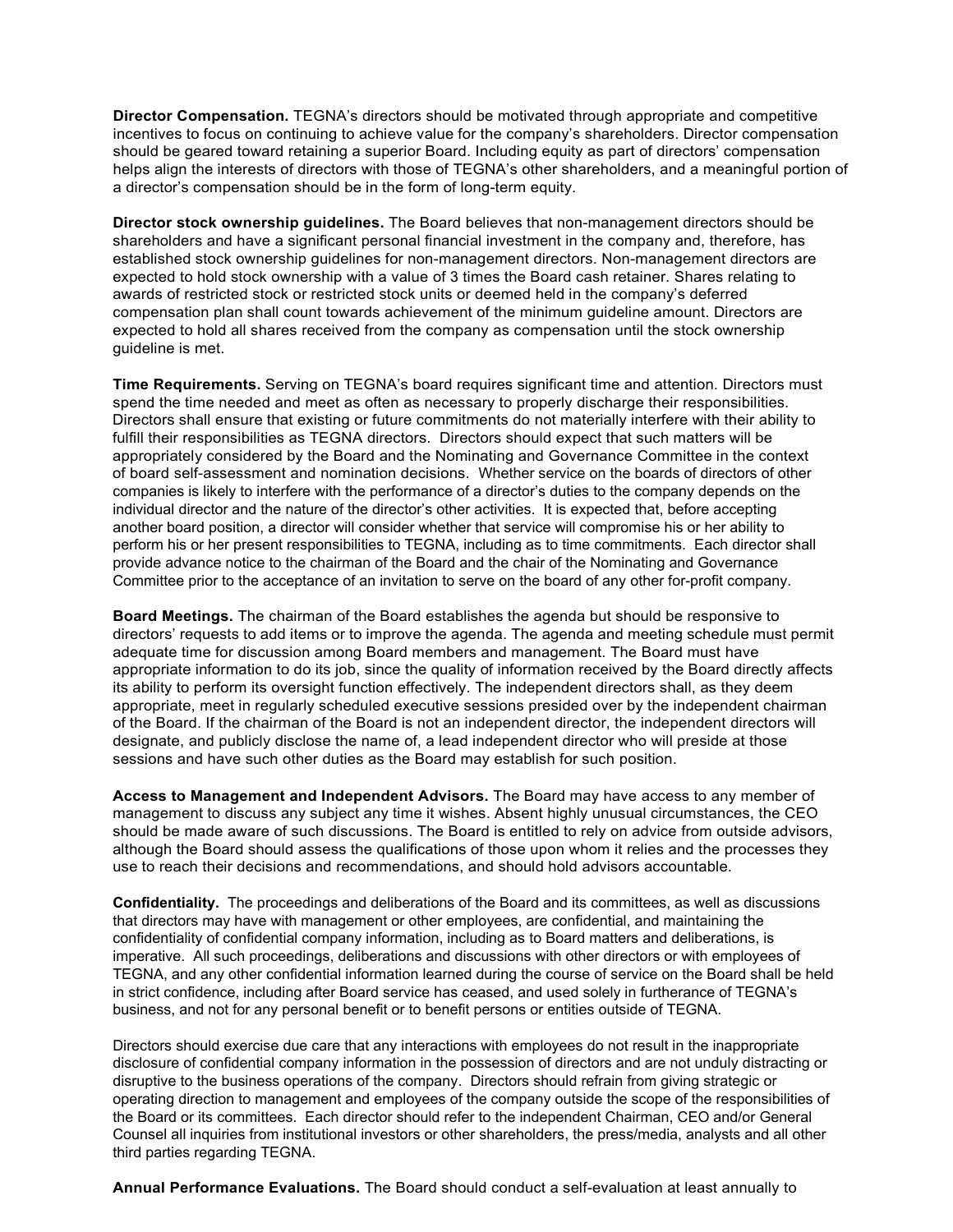determine whether it and its committees are functioning effectively and opportunities for enhancement.

**Committee Responsibilities and Charters.** The company shall have an Audit Committee, a Leadership Development and Compensation Committee, a Nominating and Governance Committee and a Public Policy and Regulation Committee, each of which shall be comprised entirely of "independent directors", as determined by the Board under the criteria of the New York Stock Exchange and the Securities and Exchange Commission, as applicable. Each of these standing committees shall have a written charter; the Board has approved and endorsed the current charters of each such committee. The Board may from time to time form other committees as it deems necessary or appropriate to oversee aspects of the company's business, which other committees may, but are not required to, adopt written charters. Committees should keep the full Board informed of their activities.

**Management Succession.** Succession planning should include policies and principles for CEO selection and performance review. The Board or a committee should identify the qualities necessary for an effective CEO and for members of senior management and should periodically monitor and review the development and progression of potential internal candidates against these standards. The Board should consider policies for succession and transitional leadership in the event of an emergency or the retirement, incapacity or death of the CEO.

**Management Responsibility.** TEGNA's senior management, led by the CEO, is responsible for the dayto-day operations of the company, for properly informing the Board of the status of such operations, and for identifying and managing the risks that TEGNA undertakes in the course of carrying out its business. The company's CEO and senior management generally should take the lead in planning for strategy and principal actions. They should identify and develop appropriate plans for the company, present those plans to the Board, and implement the plans once Board review is completed.

**Employees, Diversity, Compensation and Benefits.** Employee involvement is critical to achieving the company's goals. Success comes from relying upon the collective knowledge and skills of people at all levels of responsibility and from offering a diverse environment where opportunity is based on merit. The company will continue its successful efforts to gain and maintain diversity among its employees and management and to provide them with compensation and benefits that are appropriate given the nature of TEGNA's business and the individual's responsibilities and geographic location.

**Financial Controls and Reporting.** It is senior management's responsibility to put in place and supervise the operation of systems that fairly present the financial condition and results of operations of the company, and to make the timely disclosures investors need to permit them to assess the financial and business soundness and risks of the company. The Board and its Audit Committee should continue to take reasonable steps to be comfortable that the company's financial statements and other disclosures accurately present to shareholders the company's financial condition and results of operations. It is the responsibility of TEGNA's board, through its Audit Committee and subject to ratification by shareholders at the annual meeting, to engage an independent accounting firm that will audit the financial statements prepared by management and issue an opinion on those statements based on generally accepted accounting principles. It is the responsibility of the independent accounting firm to ensure that it is in fact independent, is without conflicts of interest, employs highly competent staff, and carries out its work in accordance with generally accepted auditing standards. It is also the responsibility of the independent accounting firm to inform the company's board, through the Audit Committee, of any concerns the auditor may have about the appropriateness or quality of significant accounting treatments or business transactions that affect the fair presentation of TEGNA's financial condition and results of operations, or weaknesses in internal control systems.

**The First Amendment.** As a media company primarily comprised of a portfolio of broadcast television stations, one of TEGNA's key principles is to defend the integrity of the First Amendment. A key responsibility of its Board and management is to protect the integrity of TEGNA's broadcast news operations. Only then can the company successfully serve its customers and its shareholders. TEGNA's policy of responsible local editorial autonomy for its broadcast stations is a cornerstone of these efforts.

**Good Citizenship.** TEGNA will continue to be a good citizen of the local, national, and international communities in which it does business. The company should continue to contribute to the communities in which it operates by making charitable contributions directly or through the TEGNA Foundation. TEGNA's management will continue to take reasonable steps to develop, implement, and maintain effective